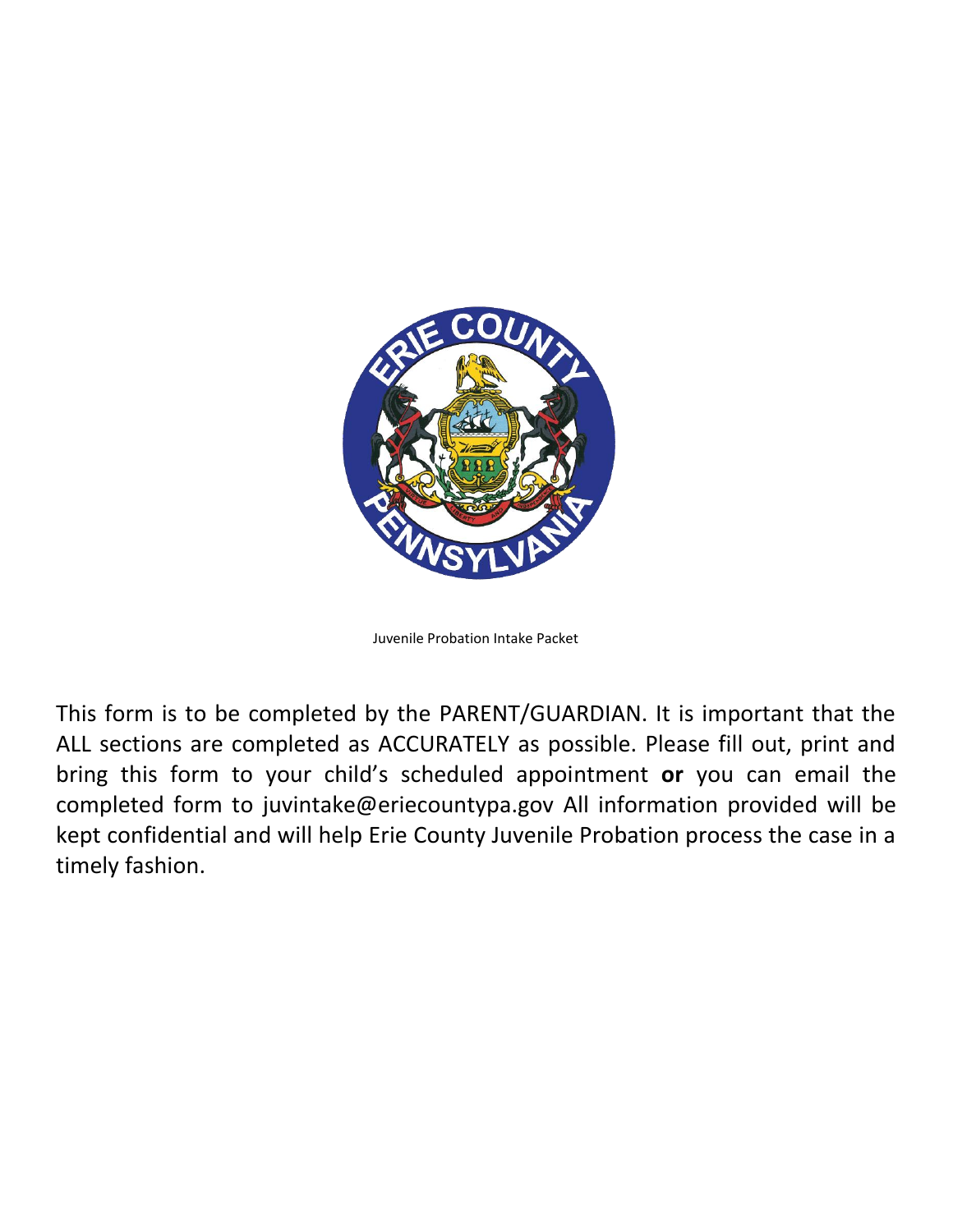| <b>JUVENILE INFORMATION</b>                                                                                                                                                                                                   |         |                                     |            |                  |         |  |  |  |  |
|-------------------------------------------------------------------------------------------------------------------------------------------------------------------------------------------------------------------------------|---------|-------------------------------------|------------|------------------|---------|--|--|--|--|
| Today's Date: ________________                                                                                                                                                                                                |         |                                     |            |                  |         |  |  |  |  |
|                                                                                                                                                                                                                               |         |                                     |            |                  | D.O.B.: |  |  |  |  |
| (Last)                                                                                                                                                                                                                        | (First) | (Middle)                            | (Suffix)   |                  |         |  |  |  |  |
|                                                                                                                                                                                                                               |         |                                     |            |                  |         |  |  |  |  |
|                                                                                                                                                                                                                               |         |                                     |            |                  |         |  |  |  |  |
| (Street and Apt. #)<br>(City)                                                                                                                                                                                                 | (State) | (Zip Code)                          | (Township) |                  |         |  |  |  |  |
|                                                                                                                                                                                                                               |         |                                     |            |                  |         |  |  |  |  |
| When did you move there (Date): _______________                                                                                                                                                                               |         | Is this Public Housing?             |            | Yes              | No      |  |  |  |  |
|                                                                                                                                                                                                                               |         |                                     |            |                  |         |  |  |  |  |
| Email: Note and the set of the set of the set of the set of the set of the set of the set of the set of the set of the set of the set of the set of the set of the set of the set of the set of the set of the set of the set |         | US Citizen                          |            | $\mathsf{I}$ Yes | Νo      |  |  |  |  |
|                                                                                                                                                                                                                               |         |                                     |            |                  |         |  |  |  |  |
| Home:<br>Phone                                                                                                                                                                                                                |         | Erie County Resident?               |            | Yes              | lNo     |  |  |  |  |
|                                                                                                                                                                                                                               |         | Interpreter Needed?                 |            | <u>I</u> Yes     | No      |  |  |  |  |
|                                                                                                                                                                                                                               |         |                                     |            |                  |         |  |  |  |  |
| Juvenile's Social Security Number: 1997                                                                                                                                                                                       |         |                                     |            |                  |         |  |  |  |  |
|                                                                                                                                                                                                                               |         |                                     |            |                  |         |  |  |  |  |
| Juvenile's Alias or Nickname: 1997                                                                                                                                                                                            |         |                                     |            |                  |         |  |  |  |  |
|                                                                                                                                                                                                                               |         |                                     |            |                  |         |  |  |  |  |
| Is OCY Involved?<br>JNo<br>lYes                                                                                                                                                                                               |         | Current Caseworker: _______________ |            |                  |         |  |  |  |  |
|                                                                                                                                                                                                                               |         |                                     |            |                  |         |  |  |  |  |
|                                                                                                                                                                                                                               |         |                                     |            |                  |         |  |  |  |  |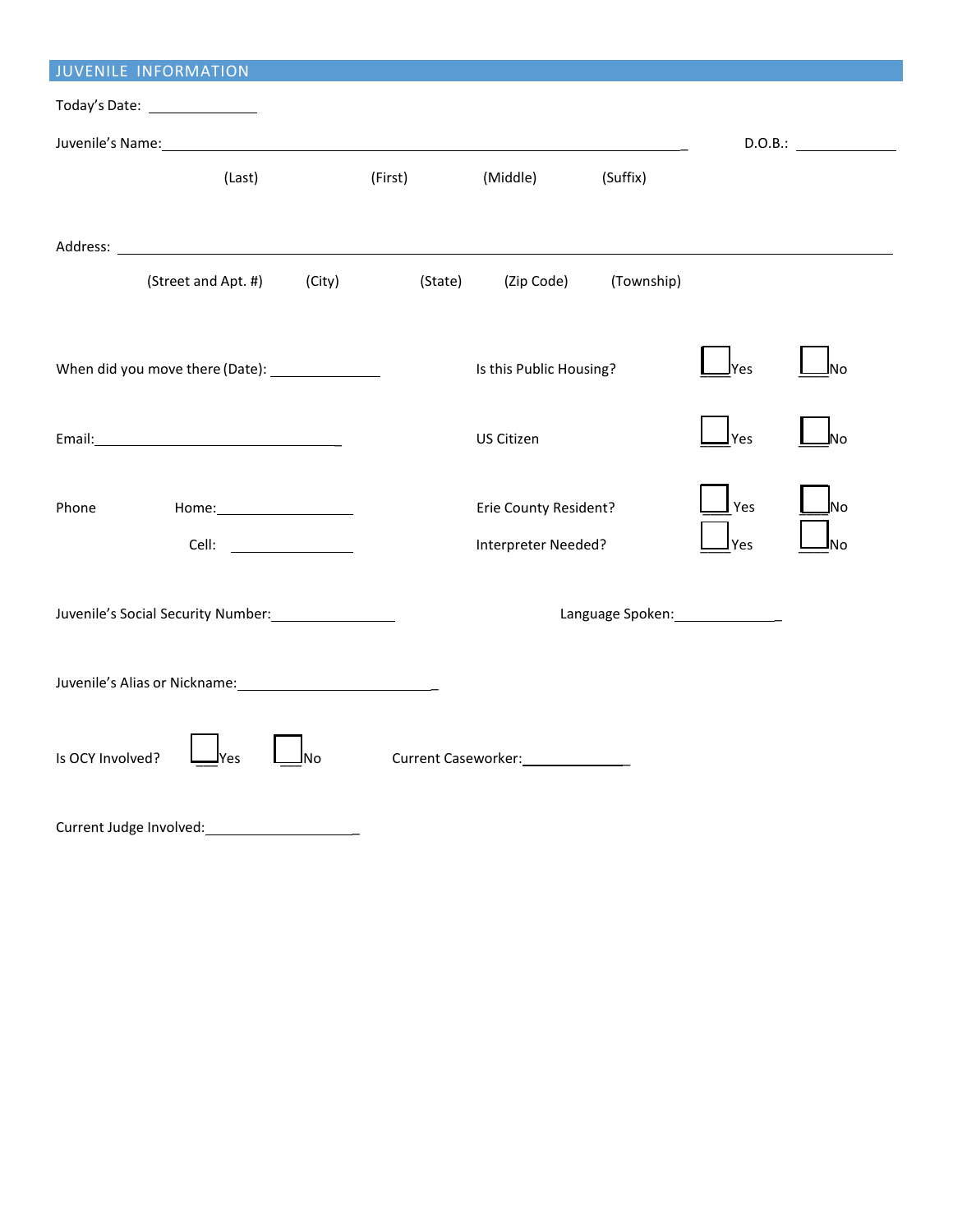| JUVENILE PHYSICAL DESCRIPTION              |                         |                                   |                                       |
|--------------------------------------------|-------------------------|-----------------------------------|---------------------------------------|
| Male<br>Gender:<br>Female                  |                         |                                   |                                       |
| Height: ______________________             |                         | Eye Color: ______________________ |                                       |
| Weight: ______________________             |                         |                                   |                                       |
| <b>Body Build:</b>                         |                         |                                   |                                       |
| Large Frame                                |                         | Muscular                          |                                       |
| Large Muscular Frame                       |                         | Small Frame                       |                                       |
| <b>Medium Frame</b>                        |                         | <b>Small Muscular Frame</b>       |                                       |
| Medium Muscular Frame                      |                         |                                   |                                       |
| <b>Complexion:</b>                         |                         |                                   |                                       |
| Acne                                       | Medium                  |                                   | Severe Acne                           |
| <b>Black</b>                               | Olive                   |                                   | Swarthy                               |
| Dark                                       | Pale                    |                                   | Tanned                                |
| Fair skin                                  | Pock-Marked             |                                   |                                       |
| Light Skin                                 | Ruddy                   |                                   |                                       |
|                                            |                         |                                   |                                       |
| Race:                                      | <b>National Origin:</b> |                                   |                                       |
| Alaska Native or American Indian           | Anglo                   |                                   | Chinese                               |
| Asian                                      | African American        |                                   | Southeast Asian                       |
| <b>Black</b>                               | Iraqi                   |                                   | Italian                               |
| Native Hawaiian or Pacific Islander        | Spanish                 |                                   | $\mathsf{F}$ rench                    |
| Unknown                                    | Central American        |                                   | Russian                               |
| White                                      | Taiwanese               |                                   | Polish                                |
|                                            | Middle Eastern          |                                   | Hispanic                              |
|                                            |                         |                                   | Unknown                               |
| Scars/Tattoos/Identifying Marks/Piercings? | $ $ Yes                 |                                   | No (If YES, describe & list location) |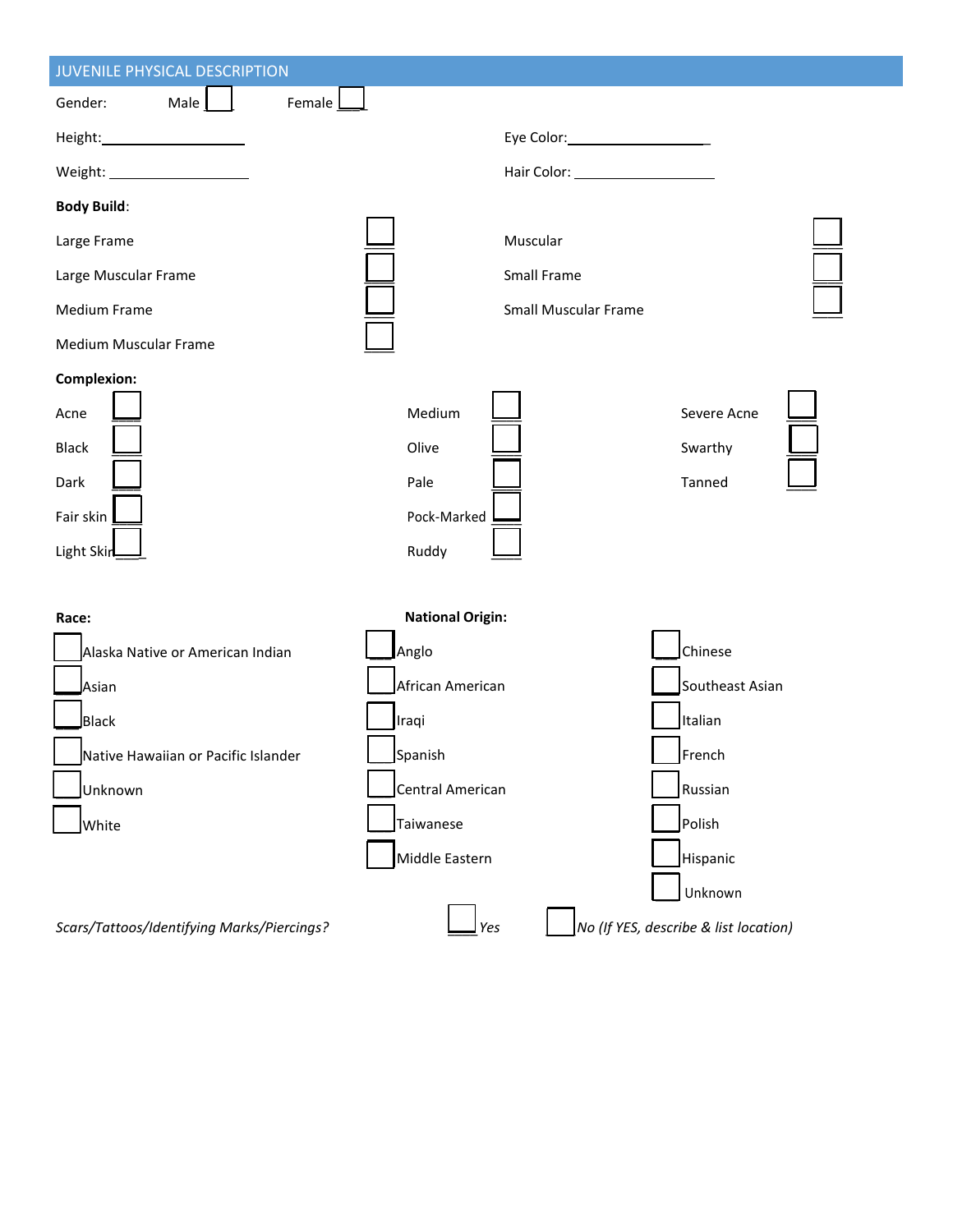| JUVENILE PHYSICAL HEALTH HISTORY                                                                                                                                                                                               |                |        |                                    |                       |
|--------------------------------------------------------------------------------------------------------------------------------------------------------------------------------------------------------------------------------|----------------|--------|------------------------------------|-----------------------|
|                                                                                                                                                                                                                                |                |        |                                    |                       |
|                                                                                                                                                                                                                                |                |        |                                    |                       |
| Medications & Reason Taken: Material Accords and Medications & Reason Taken: Material Accords and Medications (                                                                                                                |                |        |                                    |                       |
|                                                                                                                                                                                                                                |                |        |                                    |                       |
| Drug & Alcohol Use: New York Contract to the Contract of the Contract of the Contract of the Contract of the Contract of the Contract of the Contract of the Contract of the Contract of the Contract of the Contract of the C |                |        |                                    |                       |
| JUVENILE'S MENTAL HEALTH HISTORY                                                                                                                                                                                               |                |        |                                    |                       |
| Diagnosis: Diagnosis:                                                                                                                                                                                                          |                |        | Date of Diagnosis:________________ |                       |
|                                                                                                                                                                                                                                |                |        |                                    |                       |
|                                                                                                                                                                                                                                |                |        | Date of Diagnosis:______________   |                       |
|                                                                                                                                                                                                                                |                |        |                                    |                       |
|                                                                                                                                                                                                                                |                |        |                                    |                       |
|                                                                                                                                                                                                                                |                |        |                                    |                       |
|                                                                                                                                                                                                                                |                |        |                                    | Date:________________ |
|                                                                                                                                                                                                                                |                |        |                                    |                       |
| <b>FAMILY DOCTOR</b>                                                                                                                                                                                                           |                |        |                                    |                       |
|                                                                                                                                                                                                                                |                |        |                                    |                       |
| Medical<br>Care Provided:                                                                                                                                                                                                      | Prescription L |        | Vision                             |                       |
|                                                                                                                                                                                                                                |                |        |                                    |                       |
| (Street and Apt. #)                                                                                                                                                                                                            |                |        | (City) (State) (Zip Code)          |                       |
|                                                                                                                                                                                                                                |                |        |                                    |                       |
| <b>DENTIST</b>                                                                                                                                                                                                                 |                |        |                                    |                       |
|                                                                                                                                                                                                                                |                |        |                                    |                       |
|                                                                                                                                                                                                                                |                |        |                                    |                       |
| (Street and Apt. #)                                                                                                                                                                                                            |                | (City) | (State) (Zip Code)                 |                       |
|                                                                                                                                                                                                                                |                |        |                                    |                       |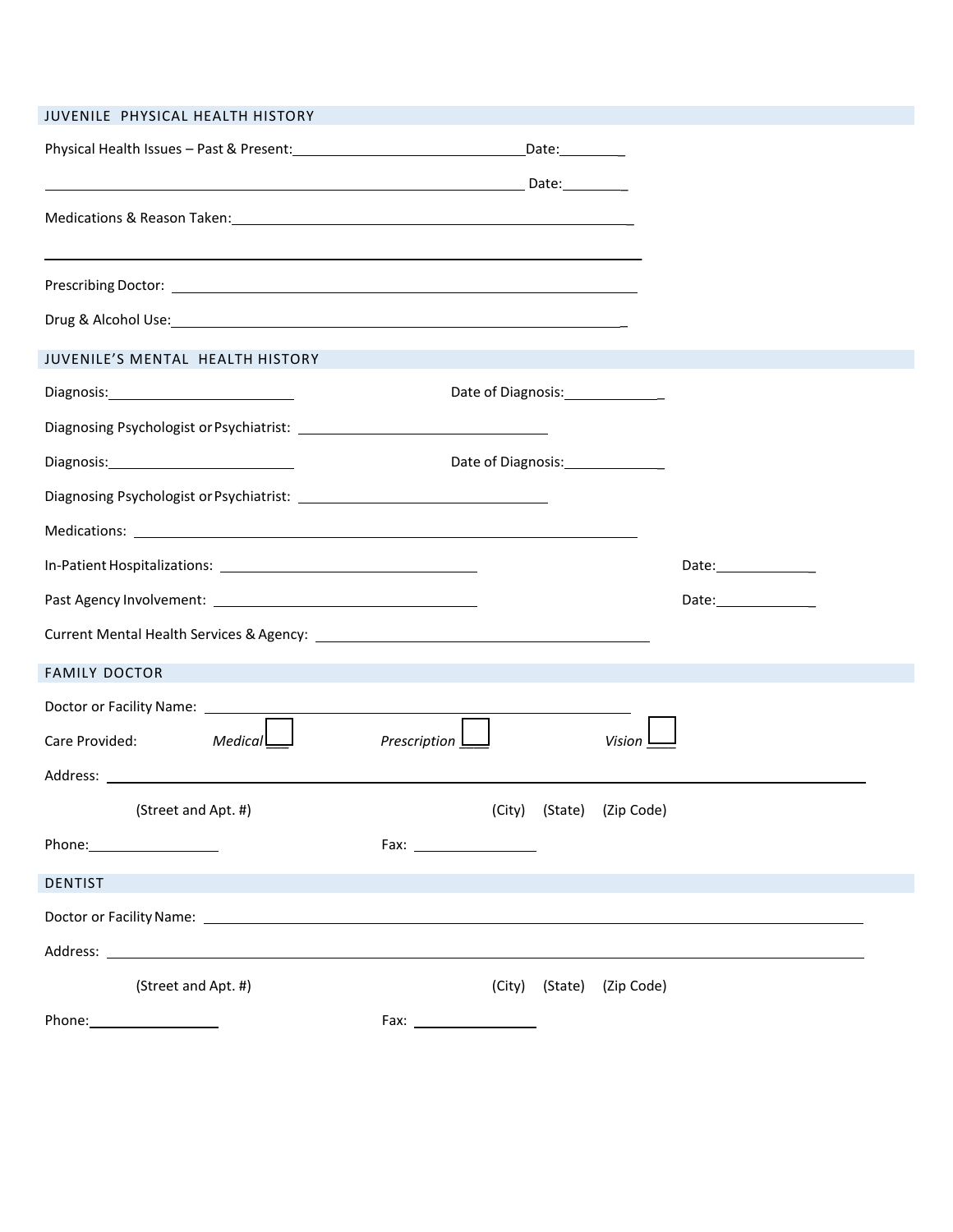| JUVENILE'S EMPLOYMENT                   |                                 |  |
|-----------------------------------------|---------------------------------|--|
| Employed:<br>Yes                        | Employer:                       |  |
| <b>FINANCIAL AND FAMILY INFORMATION</b> |                                 |  |
| <b>HOUSEHOLD INCOME INFORMATION</b>     |                                 |  |
| Under \$10,000 per year                 | Over \$50,000                   |  |
| Over \$10,000 and under \$15,000        | Monthly Social Security Income: |  |
| Over \$15,000 and under \$20,000        | Monthly Welfare Income:         |  |
| Over \$20,000 and under \$30,000        | Current Number in Family:       |  |
| Over \$30,000 and under \$50,000        |                                 |  |

## STRUCTURE INFORMATION (FAMILY STATUS)

### **Biological Parent Status** *Juvenile's Current Current Situation**Juvenile's Current Alexandric Current Current Current Alexandric Current Current Current Current Current Current Current Current Current Current Current*

| Check all that apply         | Year | <b>Both Biological Parents</b>    |
|------------------------------|------|-----------------------------------|
| Married                      |      | <b>Biological Mother</b>          |
| Divorced                     |      | <b>Biological Father</b>          |
| Separated                    |      | Relative                          |
| One Parent Deceased          |      | Father & Step Mother              |
| <b>Both Parents Deceased</b> |      | Mother & Step Father              |
| <b>Parents Never Married</b> |      | <b>Shared Custody Arrangement</b> |
| Court Ordered Custody        |      | Adoptive Parent(s)                |
| Other                        |      | Other                             |

|      | Juvenile's Current Living Situation |  |
|------|-------------------------------------|--|
| Year | <b>Both Biological Parents</b>      |  |
|      | <b>Biological Mother</b>            |  |
|      | <b>Biological Father</b>            |  |
|      | Relative                            |  |
|      | Father & Step Mother                |  |
|      | Mother & Step Father                |  |
|      | <b>Shared Custody Arrangement</b>   |  |
|      | Adoptive Parent(s)                  |  |
|      | Other                               |  |
|      | Please Explain:                     |  |

| Are there any pets in the home?    | <b>YES</b> | <b>No</b> | If Yes, Describe: |
|------------------------------------|------------|-----------|-------------------|
| Are there any weapons in the home? | Yes        | <b>No</b> |                   |
| *If Yes:<br>What kind?             |            |           |                   |
| Where are they located?            |            |           |                   |

Are they secured? \_\_\_\_\_\_\_\_\_\_\_\_\_\_\_\_\_\_\_\_\_\_\_\_\_\_\_\_\_\_\_\_\_\_\_\_\_\_\_\_\_\_\_\_\_\_\_\_\_\_\_\_\_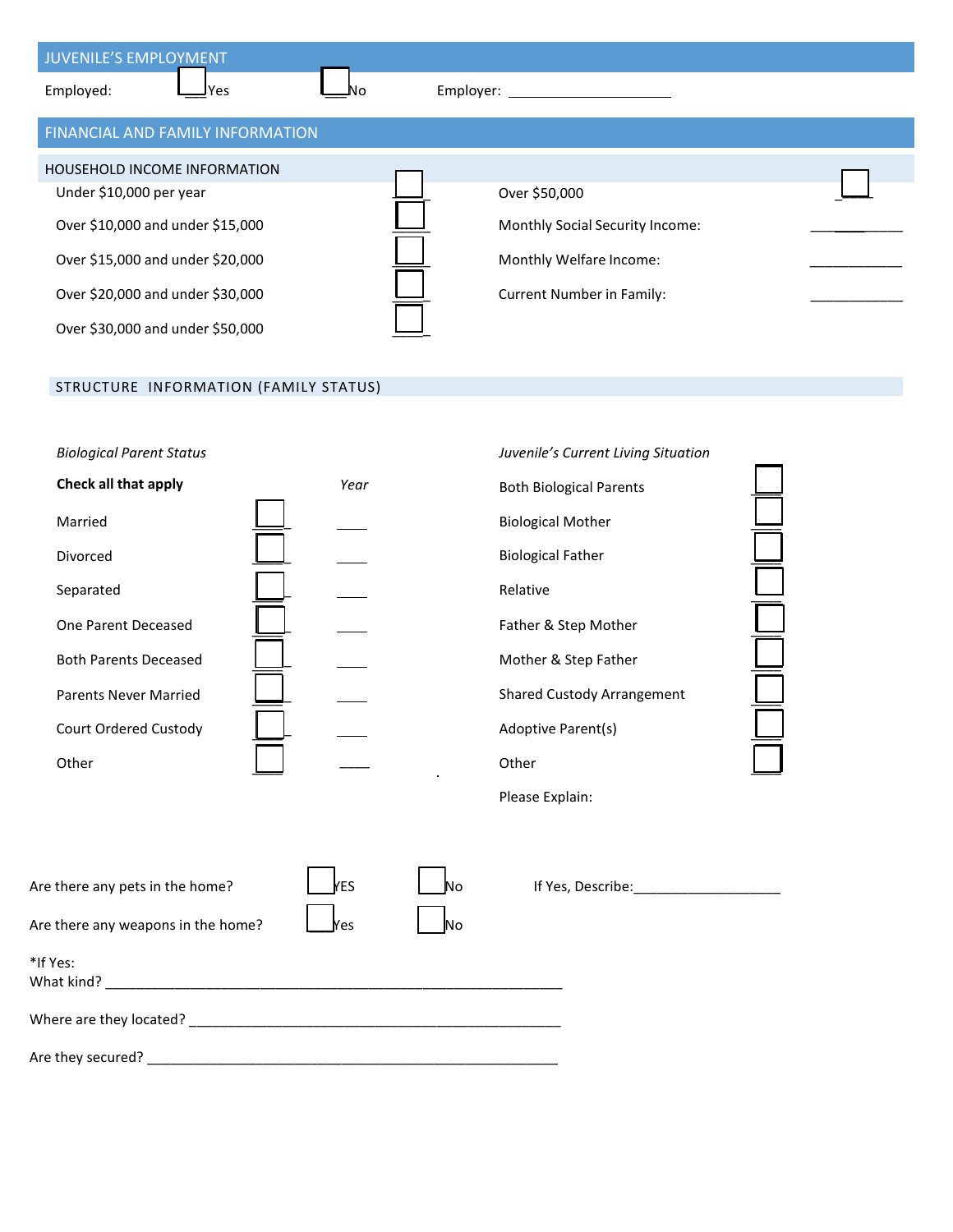# JUVENILE'S INSURANCE INFORMATION

#### PRIMARY INSURANCE

| Insurance Type (Check All That Apply)                                                                                                                                                                                          | <b>I</b> Dental | Prescription<br>Medical                                                                              | <b>Nision</b> |
|--------------------------------------------------------------------------------------------------------------------------------------------------------------------------------------------------------------------------------|-----------------|------------------------------------------------------------------------------------------------------|---------------|
| Policy Number: Note that the policy Number:                                                                                                                                                                                    |                 | Insurance Number: National Section Assets and the United States                                      |               |
| Group Number: Cambridge Management Control Control Control Control Control Control Control Control Control Control Control Control Control Control Control Control Control Control Control Control Control Control Control Con |                 |                                                                                                      |               |
| <b>SECONDARY INSURANCE</b>                                                                                                                                                                                                     |                 |                                                                                                      |               |
|                                                                                                                                                                                                                                |                 |                                                                                                      |               |
| Insurance Type (Check All That Apply)                                                                                                                                                                                          | <b>I</b> Dental | <b>I</b> Prescription<br>Medical                                                                     | <b>Vision</b> |
| Policy Number: Note that the policy Number:                                                                                                                                                                                    |                 | Insurance Number: National Section Assets and Assets and Assets and Assets are all the United States |               |
| Group Number: Cambridge Contract Contract Contract Contract Contract Contract Contract Contract Contract Contract Contract Contract Contract Contract Contract Contract Contract Contract Contract Contract Contract Contract  |                 | Responsible Party:____________________                                                               |               |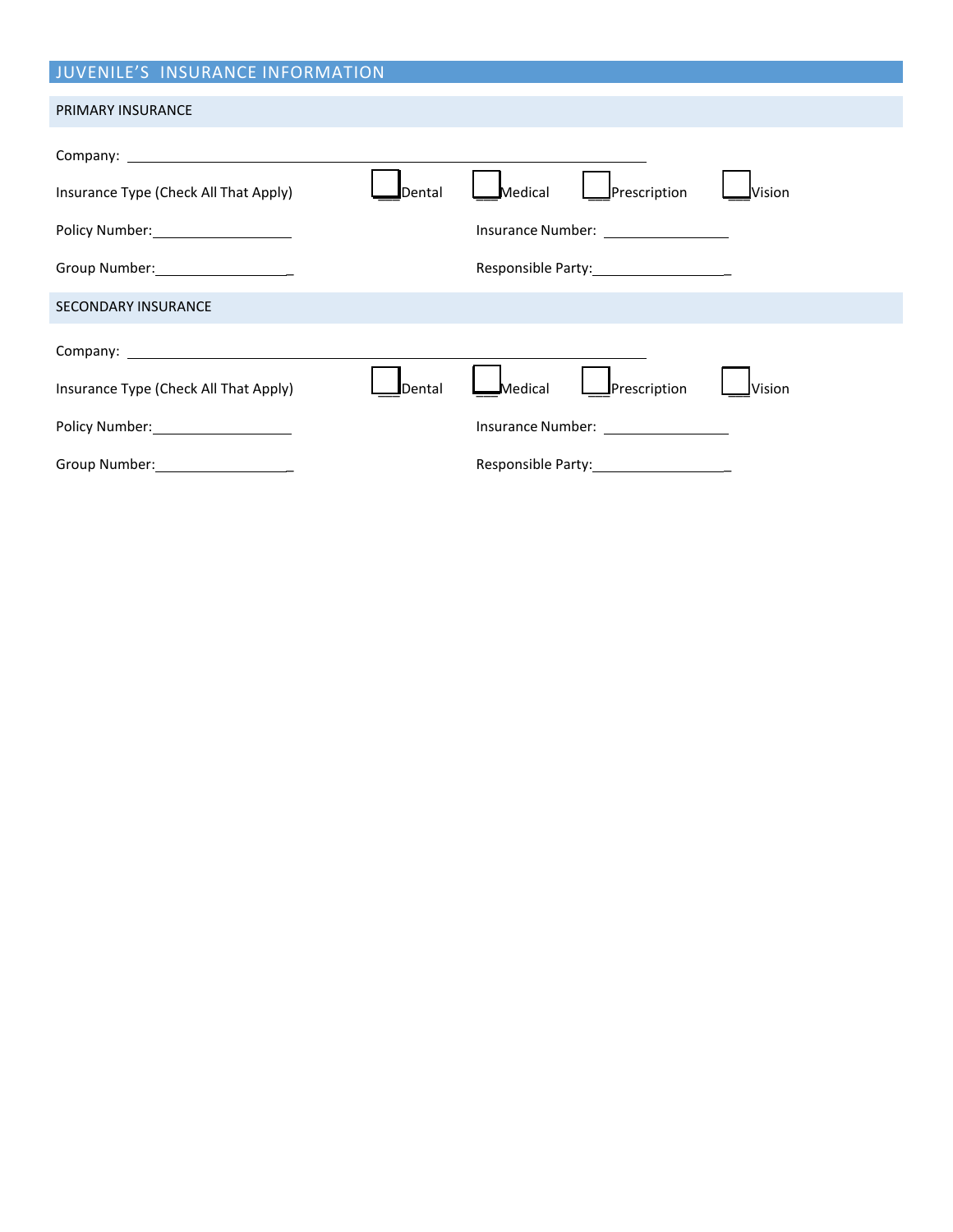| PARENT OR GUARDIAN INFORMATION                                                                                                                                                                                                      |                                     |                   |            |                                                                                                               |  |  |  |
|-------------------------------------------------------------------------------------------------------------------------------------------------------------------------------------------------------------------------------------|-------------------------------------|-------------------|------------|---------------------------------------------------------------------------------------------------------------|--|--|--|
| Please check one:                                                                                                                                                                                                                   | Biological Father   Adoptive Father |                   |            |                                                                                                               |  |  |  |
|                                                                                                                                                                                                                                     |                                     |                   |            | D.O.B.:                                                                                                       |  |  |  |
| (Last)                                                                                                                                                                                                                              | (First)                             | (Middle) (Suffix) |            |                                                                                                               |  |  |  |
| Social Security Number: _________________________                                                                                                                                                                                   |                                     |                   |            |                                                                                                               |  |  |  |
| Address: <u>Address:</u> Address: Address: Address: Address: Address: Address: Address: Address: Address: Address: Address: Address: Address: Address: Address: Address: Address: Address: Address: Address: Address: Address: Addr |                                     |                   |            |                                                                                                               |  |  |  |
| (Street and Apt. #) (City)                                                                                                                                                                                                          |                                     | (State)           | (Zip Code) | (Township)                                                                                                    |  |  |  |
| Date Moved There: 1988                                                                                                                                                                                                              |                                     |                   |            |                                                                                                               |  |  |  |
| <b>Phone Contact</b>                                                                                                                                                                                                                |                                     |                   |            | Email: 2008 2010 2010 2010 2011 2021 2022 2023 2024 2022 2022 2023 2024 2022 2023 2024 2022 2023 2024 2025 20 |  |  |  |
| Home: $\sqrt{ }$                                                                                                                                                                                                                    |                                     |                   |            |                                                                                                               |  |  |  |
|                                                                                                                                                                                                                                     |                                     |                   |            |                                                                                                               |  |  |  |
| Work: ___________________                                                                                                                                                                                                           |                                     |                   |            |                                                                                                               |  |  |  |
| List All Others Living in this Home:                                                                                                                                                                                                |                                     |                   |            |                                                                                                               |  |  |  |
| Name                                                                                                                                                                                                                                |                                     | <b>DOB</b>        |            | Relationship to Client                                                                                        |  |  |  |

| Are any, or have any of these people been involved with Adult or Juvenile Probation?<br>$\begin{array}{ c c c c c }\n\hline\n\text{Yes} & \text{No}\n\end{array}$ |
|-------------------------------------------------------------------------------------------------------------------------------------------------------------------|
| If YES, what is Probation Officer's Name?                                                                                                                         |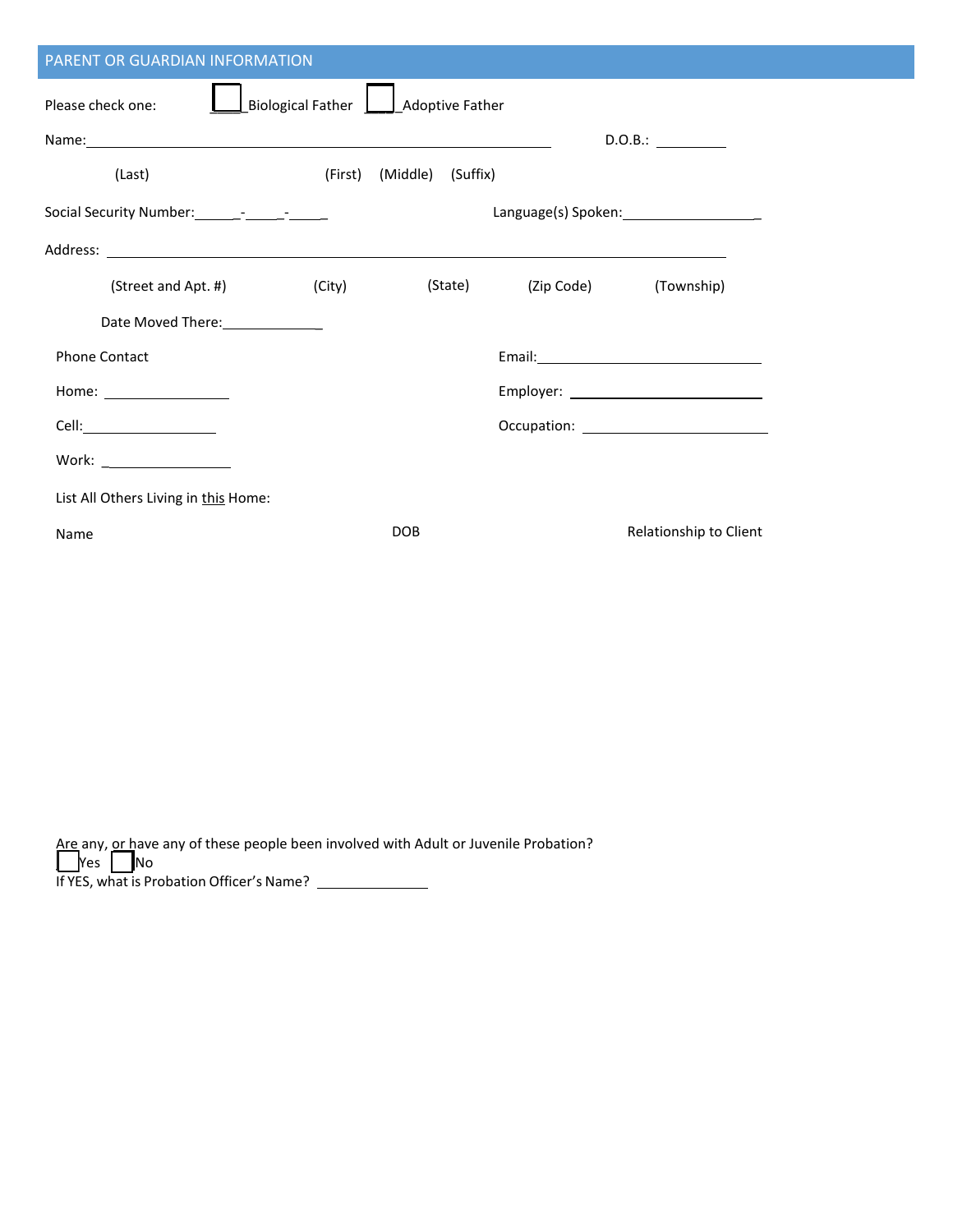| Please check one:                                                                                                                                                                                                              | Biological Mother |         |                   | Adoptive Mother |                    |                               |                   |
|--------------------------------------------------------------------------------------------------------------------------------------------------------------------------------------------------------------------------------|-------------------|---------|-------------------|-----------------|--------------------|-------------------------------|-------------------|
|                                                                                                                                                                                                                                |                   |         |                   |                 |                    |                               | Maiden Name: 1988 |
| (Last)                                                                                                                                                                                                                         |                   | (First) | (Middle) (Suffix) |                 |                    |                               |                   |
|                                                                                                                                                                                                                                |                   |         |                   |                 |                    |                               | D.0.B.:           |
| Address: Address: Address: Address: Address: Address: Address: Address: Address: Address: Address: Address: Address: Address: Address: Address: Address: Address: Address: Address: Address: Address: Address: Address: Addres |                   |         |                   |                 |                    |                               |                   |
| (Street and Apt. #)                                                                                                                                                                                                            |                   |         | (City)            |                 | (State) (Zip Code) | (Township)                    |                   |
| Date Moved There: 1990                                                                                                                                                                                                         |                   |         |                   |                 |                    |                               |                   |
| <b>Phone Contact</b>                                                                                                                                                                                                           |                   |         |                   |                 |                    |                               |                   |
| Home: ___________________                                                                                                                                                                                                      |                   |         |                   |                 |                    |                               |                   |
|                                                                                                                                                                                                                                |                   |         |                   |                 |                    |                               |                   |
| Work: ____________________                                                                                                                                                                                                     |                   |         |                   |                 |                    |                               |                   |
|                                                                                                                                                                                                                                |                   |         |                   |                 |                    |                               |                   |
|                                                                                                                                                                                                                                |                   |         |                   |                 |                    |                               |                   |
| List all Others Living in this Home:                                                                                                                                                                                           |                   |         |                   |                 |                    |                               |                   |
| <b>Name</b>                                                                                                                                                                                                                    |                   |         | <b>DOB</b>        |                 |                    | <b>Relationship to Client</b> |                   |
|                                                                                                                                                                                                                                |                   |         |                   |                 |                    |                               |                   |
|                                                                                                                                                                                                                                |                   |         |                   |                 |                    |                               |                   |
|                                                                                                                                                                                                                                |                   |         |                   |                 |                    |                               |                   |

 $\Box$ Yes  $\Box$ Are any,  $\rho$ r have any of these people been involved with Adult or Juvenile Probation? Yes | <u>|</u>No If YES, what is Probation Officer's Name?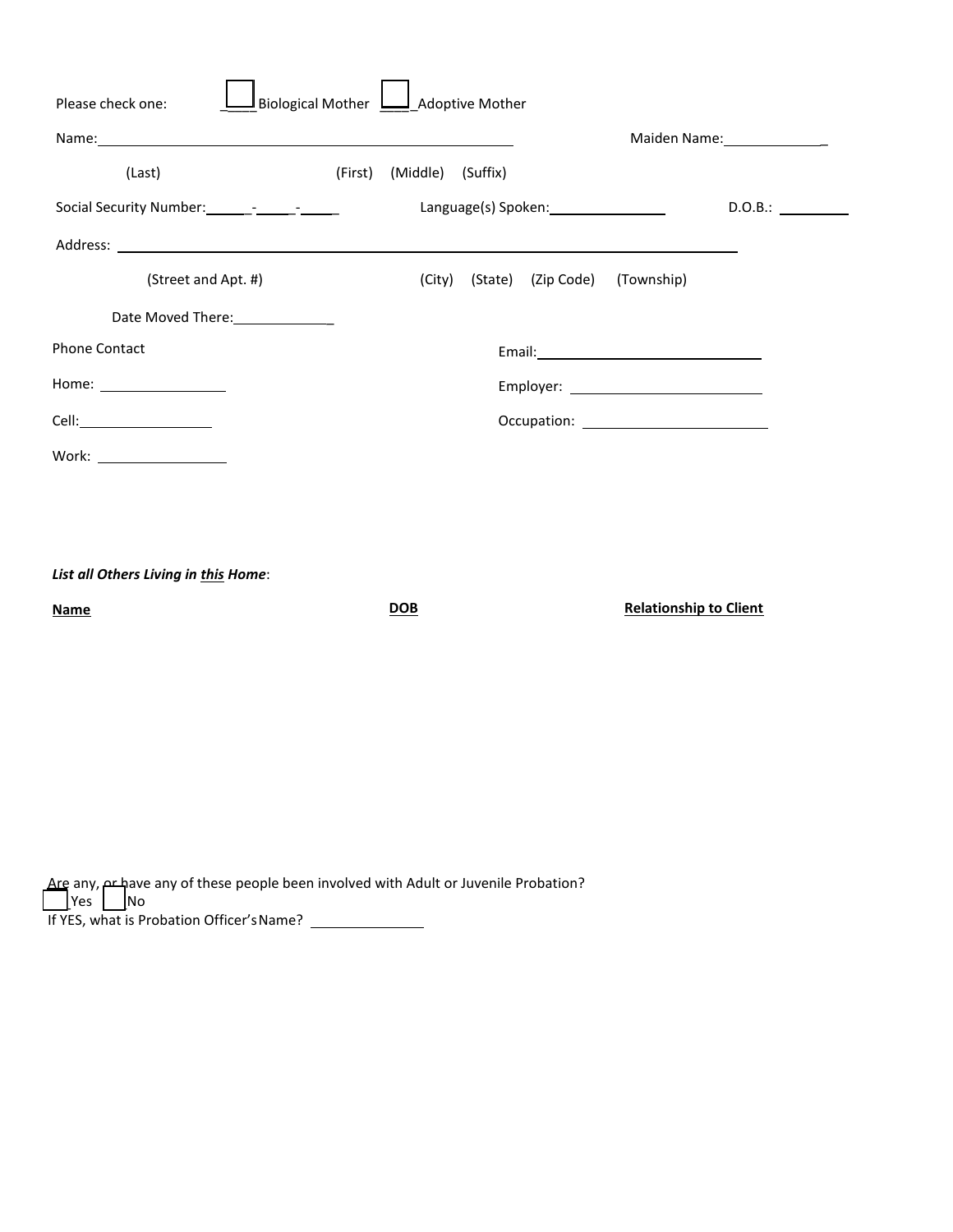## Significant Others

|      | Step-Parent                                                                                                                                                                                                                   | Parent's Paramour    |                 |                   |  |                               |                                                                                                                                                                                                                                |  |  |
|------|-------------------------------------------------------------------------------------------------------------------------------------------------------------------------------------------------------------------------------|----------------------|-----------------|-------------------|--|-------------------------------|--------------------------------------------------------------------------------------------------------------------------------------------------------------------------------------------------------------------------------|--|--|
|      | Legal Guardian                                                                                                                                                                                                                | <b>Foster Parent</b> |                 |                   |  |                               |                                                                                                                                                                                                                                |  |  |
|      | Relative                                                                                                                                                                                                                      |                      | Other (Explain) |                   |  |                               |                                                                                                                                                                                                                                |  |  |
|      | Name: Name and the second contract of the second contract of the second contract of the second contract of the second contract of the second contract of the second contract of the second contract of the second contract of |                      |                 |                   |  |                               | D.O.B.:                                                                                                                                                                                                                        |  |  |
|      | (Last)                                                                                                                                                                                                                        |                      | (First)         | (Middle) (Suffix) |  |                               |                                                                                                                                                                                                                                |  |  |
|      | Social Security Number: ________-_______________                                                                                                                                                                              |                      |                 |                   |  |                               |                                                                                                                                                                                                                                |  |  |
|      |                                                                                                                                                                                                                               |                      |                 |                   |  |                               |                                                                                                                                                                                                                                |  |  |
|      | (Street and Apt. #)                                                                                                                                                                                                           |                      |                 | (City)            |  | (State) (Zip Code) (Township) |                                                                                                                                                                                                                                |  |  |
|      | Date Moved There: 1988 Moved There 2008                                                                                                                                                                                       |                      |                 |                   |  |                               |                                                                                                                                                                                                                                |  |  |
|      | <b>Phone Contact</b>                                                                                                                                                                                                          |                      |                 |                   |  |                               |                                                                                                                                                                                                                                |  |  |
|      | Home: _________________________                                                                                                                                                                                               |                      |                 |                   |  |                               | Email: The Contract of the Contract of the Contract of the Contract of the Contract of the Contract of the Contract of the Contract of the Contract of the Contract of the Contract of the Contract of the Contract of the Con |  |  |
|      |                                                                                                                                                                                                                               |                      |                 |                   |  |                               |                                                                                                                                                                                                                                |  |  |
|      | Work: ____________________                                                                                                                                                                                                    |                      |                 |                   |  |                               |                                                                                                                                                                                                                                |  |  |
|      | List All Others Living in this Home:                                                                                                                                                                                          |                      |                 |                   |  |                               |                                                                                                                                                                                                                                |  |  |
| Name |                                                                                                                                                                                                                               |                      |                 | <b>DOB</b>        |  |                               | Relationship to Client                                                                                                                                                                                                         |  |  |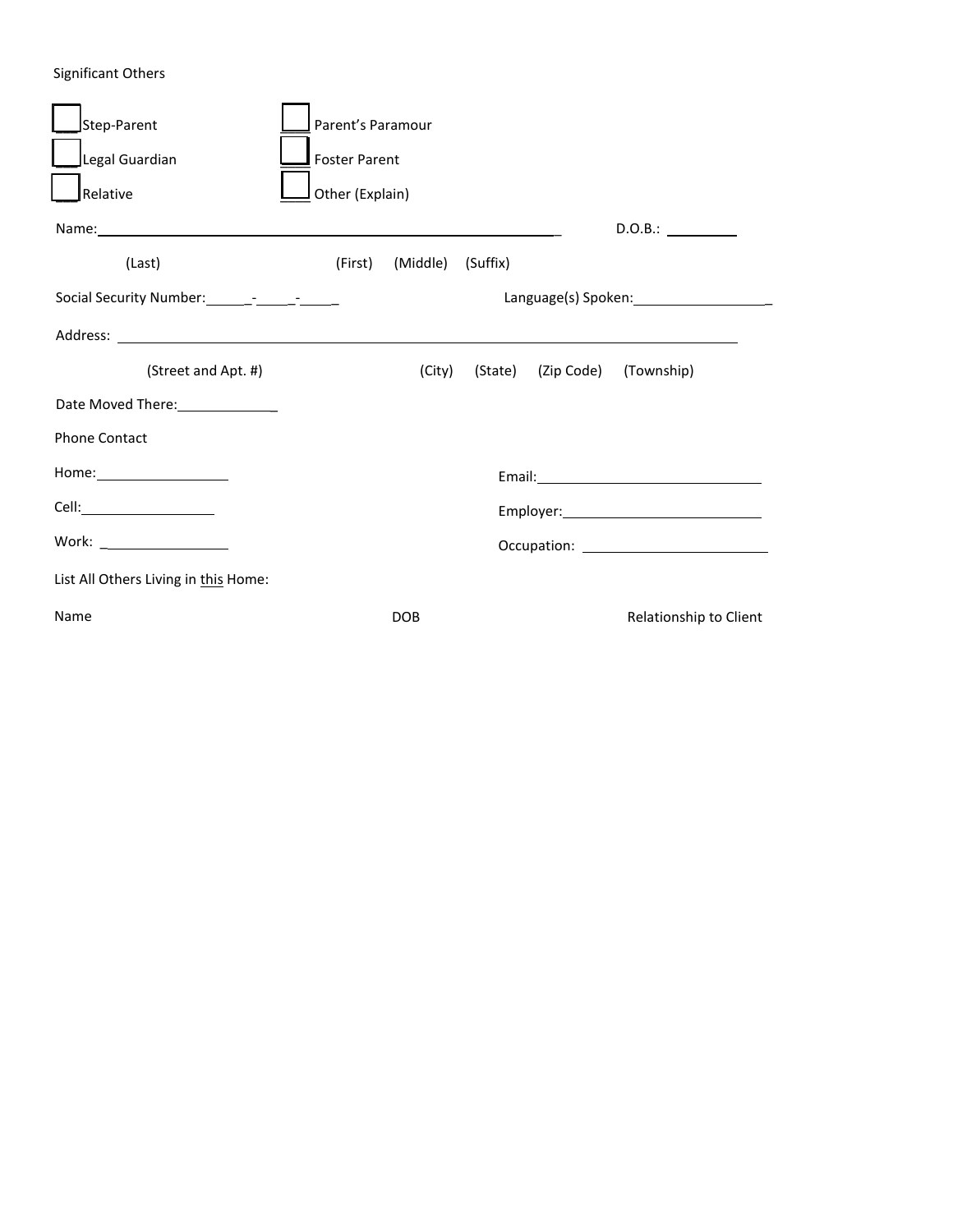| <b>JUVENILE'S SCHOOL INFORMATION</b>                                           |                                      |                             |                              |      |  |  |
|--------------------------------------------------------------------------------|--------------------------------------|-----------------------------|------------------------------|------|--|--|
| <b>Current Status:</b>                                                         | In School                            | Out of School               | Classes Regular/Special      |      |  |  |
|                                                                                |                                      |                             |                              |      |  |  |
| $Vo$ -Tech: $\Box$ Yes                                                         | JNo.                                 |                             |                              |      |  |  |
|                                                                                | Date Started at Current School: 2008 | Ending Date: 1997           |                              |      |  |  |
| Starting Grade at Current School:                                              |                                      | <b>Current Grade Level:</b> |                              | GPA: |  |  |
| If Out of School:                                                              |                                      |                             |                              |      |  |  |
|                                                                                |                                      |                             |                              |      |  |  |
|                                                                                |                                      |                             | Final Grade Completed: _____ |      |  |  |
| Comments (i.e. discipline problems grades, attendance, or tardy issues, etc.): |                                      |                             |                              |      |  |  |

| Does Juvenile have a Driver's License?  | <b>Nes</b> | <b>No</b>    |
|-----------------------------------------|------------|--------------|
| If yes, issuing State & License Number: |            | Date Issued: |
| Learner's Permit Number:                |            |              |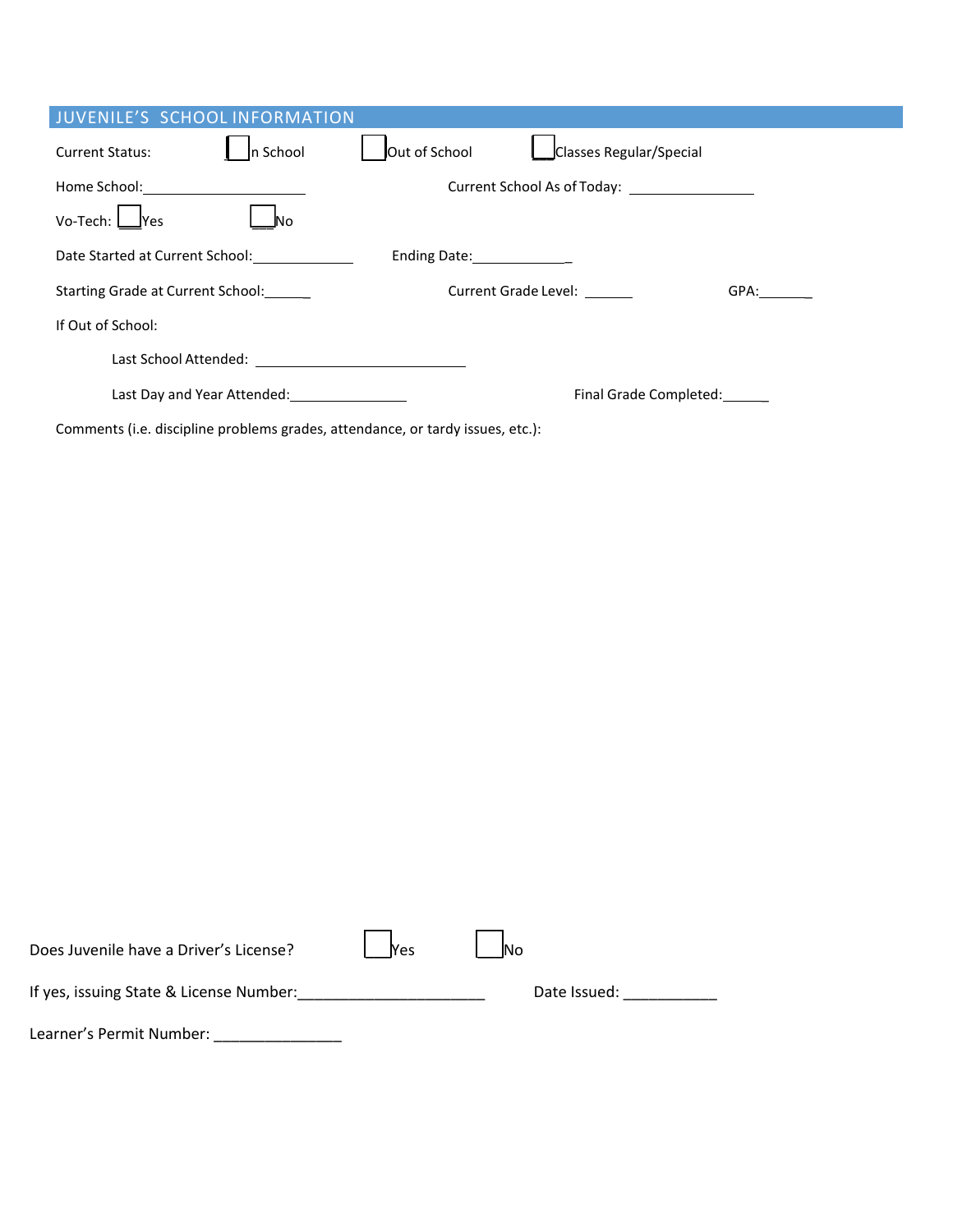# \*\*This Page for Probation Office Use Only\*\*

## CASE NOTES

- 1) Previous Handlings (i.e., DJ Incident Reports, Diversion)
- 2) Other Agency Involvement or Legal Involvement (i.e., OCY/District Judges/Counselors, etc.)
- 3) Significant Others (i.e., associates, peers, relatives, etc.)
- 4) Explanation of Offense, Admit or Deny
	- Offense #\_\_\_\_\_(Admit/Deny) Explanation:
	- Offense #\_\_\_\_\_ (Admit/Deny) Explanation:
	- Offense #\_\_\_\_\_(Admit/Deny) Explanation:
- 5) Restitution: